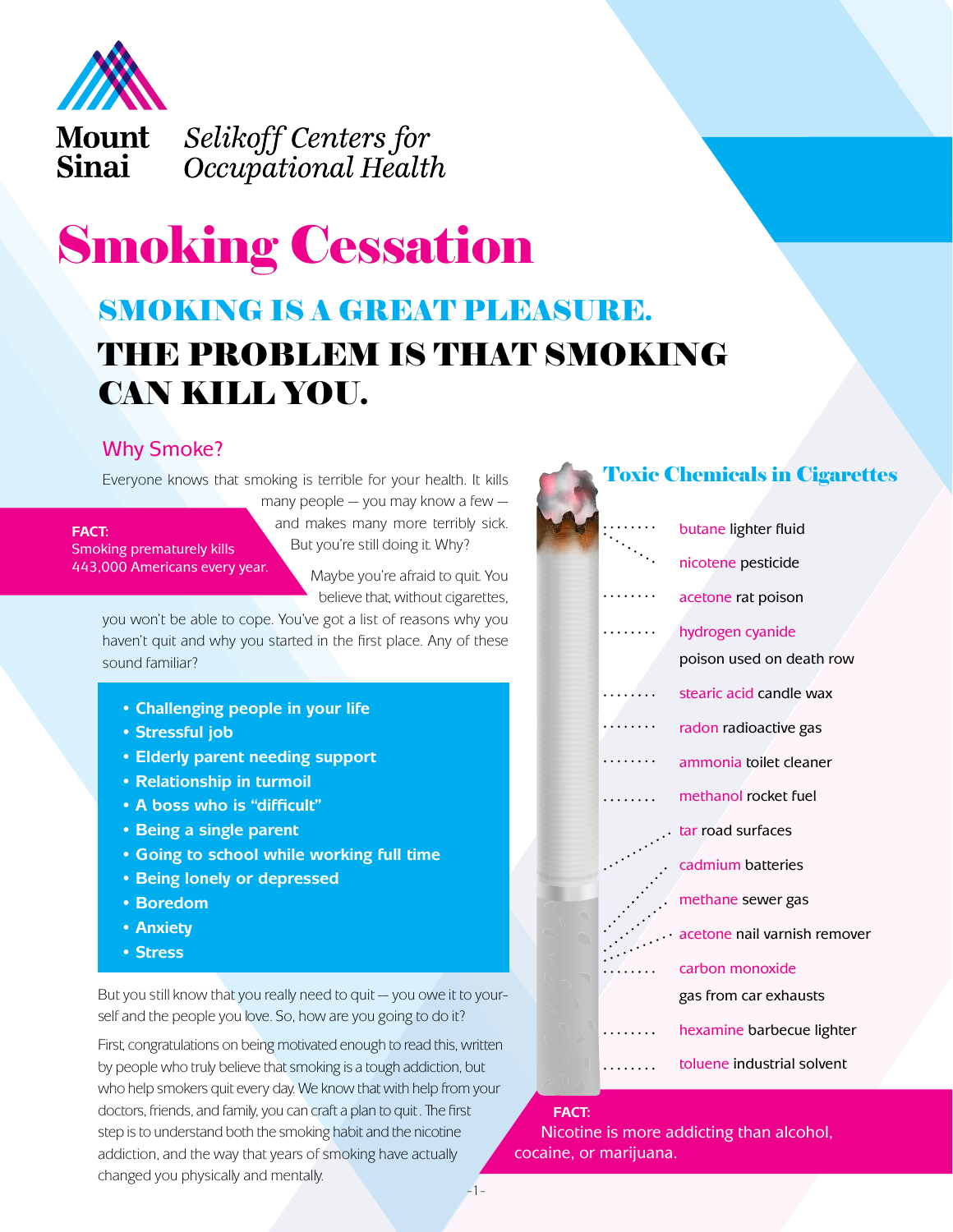### A Clever Trap

Nicotine is a clever trap. It makes you feel more relaxed, focused, and able to face the next challenge. It even helps some of you control your weight. That feeling of confidence and pleasure comes from a chemical called dopamine, which the nicotine in cigarette smoke causes to be released in the brain.

### Is Every Smoker An Addict?

No. How a person's body handles nicotine is biologically de-

#### **FACT:**

Cigarette smoke contains more than 7,000 harmful chemicals.

termined. In other words, your level of addiction is largely determined by your genes. Some people can be "social"

smokers and have just an occasional cigarette. They experience the same harmful effects from each cigarette, but they do not have the genetic makeup that causes them to be susceptible to the addictive properties of nicotine.

The brains of other smokers, however, undergo actual physical change. Their brains become demanding and can no longer function normally without nicotine. This is addiction, and it can happen quickly in susceptible people. Teenagers, a particularly susceptible group, can become addicted in just a few weeks.

### How Can I Tell If I'm Addicted?

If you feel discomfort after going for a certain period of time without a cigarette, you are experiencing withdrawal — a sure sign of addiction. The earlier in the day that you need to light up can indicate your level of addiction. If you need a cigarette immediately or soon after waking, your level of addiction is high, and quitting may be tougher (but not impossible) for you. A combination of medication, behavioral changes, and participation in a program with ongoing support is likely to be the best way to help you quit.

## What Happens To My Body When I Smoke?

While the nicotine is giving your brain pleasure, you're also inhaling a variety of toxic chemicals.

### The Heart, Brain, and Circulation

Burning, toxic chemicals reach your lungs and enter your bloodstream with each puff, making your blood very prone to clotting. The toxicants travel to every organ in the body,

#### **FACT:**

8.6 million Americans live with a serious illness caused by smoking.

injuring the vessels. Inflammation sets in, called oxidative stress. Plaque (think rust), made of deposits of cholesterol and scar tissue, builds up

in your arteries. Your blood, now prone to clotting, sticks to the injured vessel wall, making a heart attack or stroke more likely to occur. The clotting effect is not blocked by aspirin. The only way to reverse it is to quit smoking.

#### *When You Quit:*

When you quit, there is a dramatic and rapid end of this clotting tendency. Vessel injury decreases. To get that benefit, you must get down to zero cigarettes. Even environmental tobacco smoke exposure, such as from a relative who smokes, has a harmful effect. In one year, your risk of having a heart attack drops by half. In five years, your risk of having a stroke returns to that of a nonsmoker.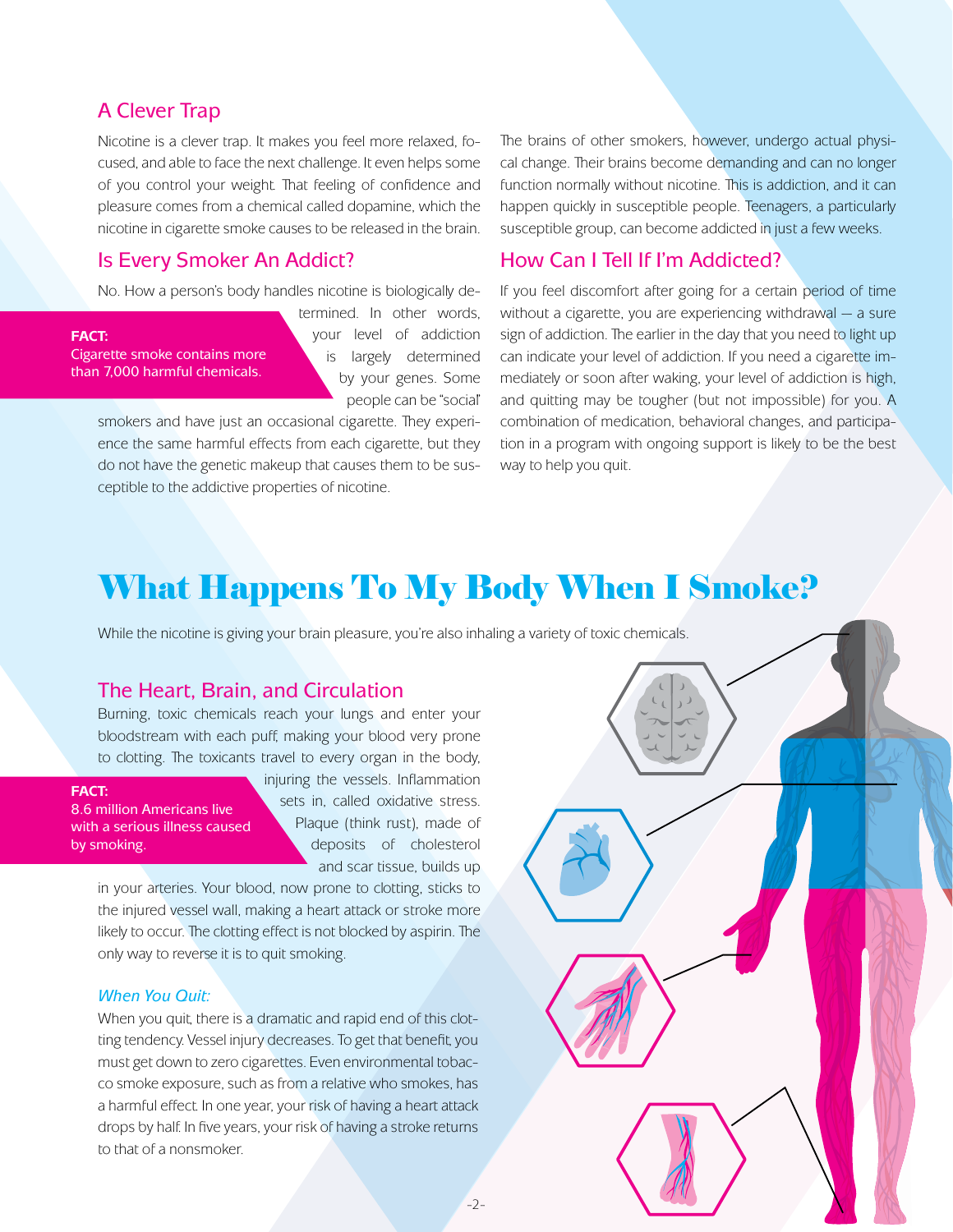### The Lungs

Smoking inflames and injures your lungs by depositing tar and hot

#### **FACT:** 90% of lung cancer is caused by smoking.

chemicals in delicate tissues. The tar, carcinogens, and caustic substances that cigarettes deposit (as seen in the picture on the right of an actual smoker's lung) cause bronchitis, emphysema, lung cancer, and a variety of other lung diseases. When emphy-

sema occurs, holes develop in the lung. These holes progressively occur throughout your lungs until there isn't enough normal tissue left to support breathing. You become short-winded, first with running and on stairs and eventually even when walking on flat ground.

### *When You Quit:*

In eight hours, the carbon monoxide (a toxic gas) levels in your bloodstream drops by half, and oxygen levels return to normal. In 72 hours, your bronchial tubes relax, and your energy level increases. Your emphysema symptoms are greatly reduced. In three to nine months, coughing, wheezing, and breathing problems dissipate as your lung capacity improves by 10%. In 10 years, your risk of lung cancer is half of that of a smoker.





Healthy Lungs **Smoker's Lungs** 

*Here is a picture of the actual holes of emphysema in a real lung. You can see the tar deposits from the cigarettes around the damaged areas. There is only one treatment for emphysema, and that is to quit smoking!*



Emphysema in a Lung

### Other Organs

Smoking causes many other diseases thanks to cancer-causing chemicals that get into your throat, organs, and blood stream. These include cancers of the esophagus, larynx (voice box), mouth, throat, kidney, bladder, pancreas, stomach, and cervix. Smoking can also cause acute myeloid leukemia.

#### *When You Quit:*

In weeks, healing processes begin in your body. Just a few years after quitting, your risk of all smoking-related cancers declines. The risk of loss of limb, blindness, proteinuria, and kidney failure goes down.

### Your Senses and Appearance

Smoking dulls your senses of smell and taste. It prematurely ages your skin and causes gum disease and tooth loss. The odor of cigarette smoke clings to your skin, hair, and clothing.

### *When You Quit:*

Within 48 hours, your senses of taste and smell return to normal. You'll look and feel better almost immediately.

### Special Notes

FOR PEOPLE WITH DIABETES: Like smoking, diabetes affects the entire body. The combination of smoking and having diabetes can be doubly damaging.

FOR WOMEN: Cigarettes are associated with reduced fertility and early menopause. For women who are pregnant, the decrease in oxygen puts your unborn baby at risk for premature birth and other problems.

FOR MEN: Smoking causes impotence, which is reversible when you stop smoking.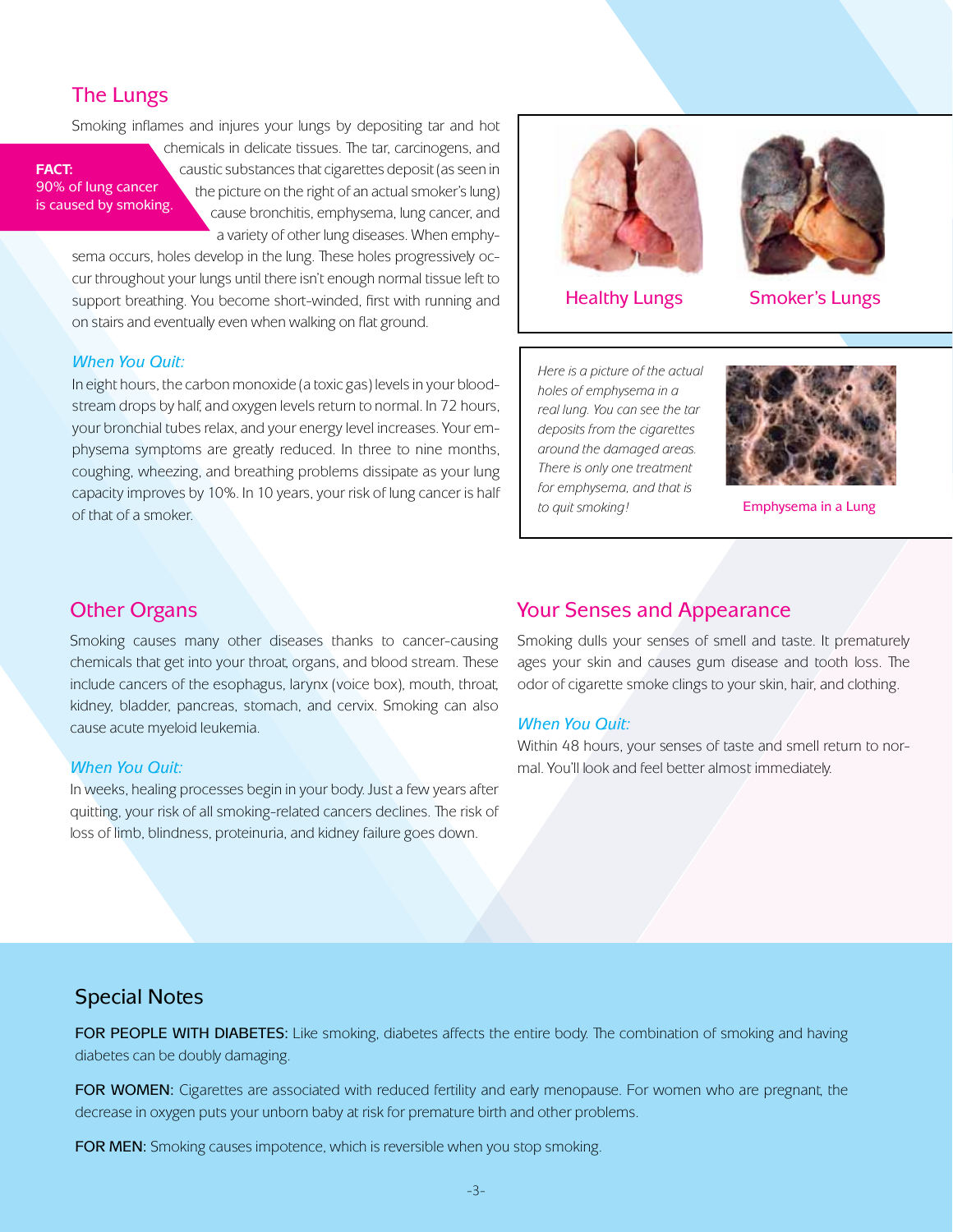# When You Stop Smoking, Good Things Happen

Much of the damage cigarettes cause is reversible or improved once you quit.

Stroke risk

**Decreases**

**REAS** 

**S** 

ū

- Eye damage risk
- Throat and voice box cancer risk
- **Esophageal cancer risk**
- • Lung cancer, chronic bronchitis, and emphysema risk
- • Colds and respiratory infection risk
- • Shortness of breath
- Hardening of arteries
- Nerve damage risk
- • Amputation risk
- Sinus congestion
- Mouth cancer risk
- Gum disease
- • Heart attack risk
- Blood pressure and pulse
- • Stomach ulcer risk
- Pancreatic cancer risk
- Kidney damage risk
- Kidney cancer risk
- **Bladder cancer risk**
- Blood flow in hands and feet
- Temperature in hands and feet
- Healing of wounds
- Sense of smell
- Sense of taste

### And...

**Increases**

CREASES

- You'll feel incredibly free as you no longer have to seek out one of the limited smoking locations around town to light up.
- You'll save a fortune almost \$10,000 a year for a two-pack-a-day New Yorker! (And cigarette manufacturers will no longer be profiting from your addiction.)
- You'll gain self-confidence and pride when you realize that you've actually succeeded in becoming an ex-smoker.

## Is It Too Late To Quit? **Absolutely Not!**

### How Do I Stop?

### **There are two parts to consider in this process:**

- 1. Physical nicotine withdrawal for those who are addicted
- 2. Behavioral modifications by changing the way that smoking is a part of your life

### Why Can Some People Stop "Cold Turkey" And I Can't?

The level of addiction varies from person to person. How your body handles nicotine is determined genetically. Why is this important to understand? Your smoking addiction is a heavy burden, and it is important that you and your loved ones understand and accept it so you can best prepare for quitting.

The good news is that you don't have to depend on willpower alone to quit. Both medication and behavioral therapy can contribute to your success.

**FACT:** 74% of smokers want to quit.

-4-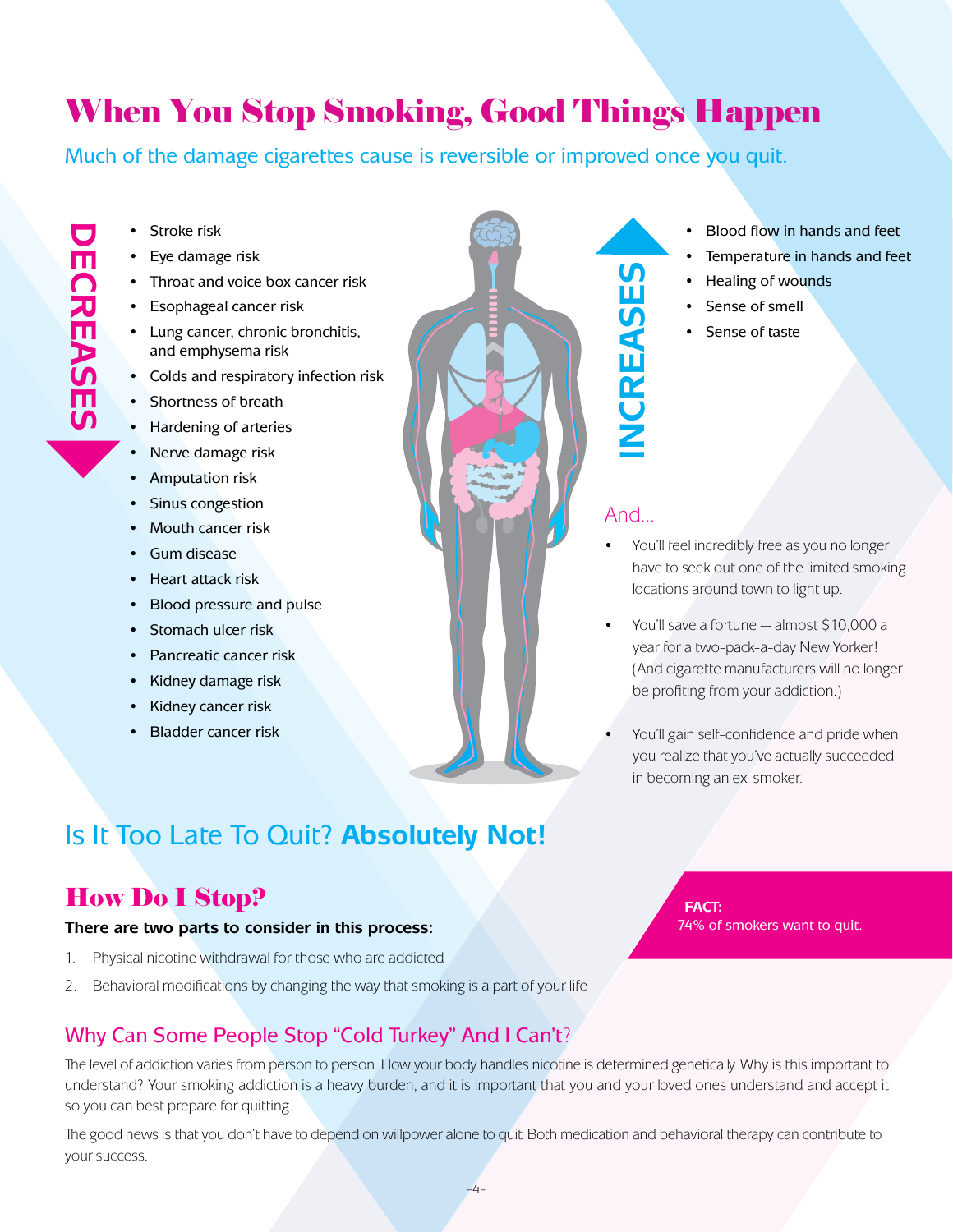### Physical Part

Nicotine addiction is a real brain biology problem, not just a bad habit. Nicotine withdrawal, too, is a real physical condition. For the severely addicted, withdrawal interferes with the ability to work or relax. You can get angry, irritable, depressed, and unable to concentrate.

Experience tells you that the quickest way to get rid of the awful feeling is to have a cigarette. But if you let the craving pass, you'll find that the time between cravings gets longer, and the intensity of the craving lessens. In fact, in about 48 hours, all traces of nicotine have left your body. But that doesn't mean you won't still want a cigarette. It's not easy to give up the pleasurable part. Your body may be nicotine-free, but your brain remembers how it makes you feel. Medication can help with this.

### **Medication**

You may be against the idea of taking medication to stop smoking and believe that you can do this without pharmacologic support. But if you are addicted, using nicotine replacement or other smoking cessation medications will double your chance of success. These medications allow your brain to function normally without becoming irritated, cranky, depressed, and unable to concentrate during your transition to a smoke-free life.

### What Medication Is Right For Me?

Your doctor or counselor will speak with you about using medi-

#### **FACT:**

The right medication in the right dosage DOUBLES your chance of successfully quitting.

cation to help with nicotine withdrawal. It may be a nicotine patch, gum, an inhaler, a medication called bupropion, which can be

used with or without nicotine replacement, or varenicline, which is used alone.

### Does Nicotine Replacement Work, Even For Long-Time, Heavy Smokers?

**Yes!** Nicotine replacement therapy still has nicotine, and just like the cigarette, it prevents the craving. It's the same drug. What's the difference? Smoking gives a fast "hit". The patch is slow and unexciting, but it works. Put it on early, and if you need to, back it up with a faster delivery system like the gum.

Multiple studies support the use of nicotine replacement therapies:

- When airplanes went smoke-free, the pilots, who were often smokers, reported lapses in concentration that could interfere with safely landing their planes. When they had nicotine replacement, such as from the patch, they were able to focus and land safely.
- The same thing happens for students taking tests or athletes on the field. When experiencing nicotine withdrawal, they couldn't function very well. Given the correct dose of nicotine, however, they were able to perform at their prewithdrawal levels.

### "I tried the patch, and it didn't help."

To work, THE DOSE MUST BE CORRECT. It must equal the amount of nicotine that you are accustomed to having in your body. If you are a heavy smoker, you will need higher doses of nicotine replacement or possibly a combination of medications such as the patch and gum.

### Why Are You Giving Me What I Am Addicted To?

It may seem strange to take nicotine to quit smoking when it is nicotine that you are trying to get away from. The reason this works is that the medication satisfies your need for nicotine without giving you any pleasure, or the quick hit that the cigarette provides. It is very slow — so slow that your body receives no pleasure or even sense of nicotine, but pacifies the nicotine-hungry brain's craving. It also breaks the ritual of the smoking habit, doubling your chance of success. As you become comfortable not smoking, the dose of nicotine is gradually reduced and finally stopped.

### What Medications Don't Contain Nicotine?

**BUPROPION** (also called Wellbutrin or Zyban): Your doctor may prescribe a medicine called bupropion that helps curb your desire to smoke, limit your cravings, and lessen depression. If you have been depressed, it is important to let your doctor know because bupropion may be particularly helpful. You can take bupropion along with nicotine-replacement medications.

**VARENICLINE** (also called Chantix): Another highly effective medicine for stopping smoking is varenicline. The desire to smoke reduces in approximately seven days. Varenicline should be taken for several months. Side effects may include nausea and strange dreams. Some people may become very depressed and even suicidal while taking varenicline. Your doctor should ask a family member to be aware of this and to monitor you for any change of mood. If you do experience any change of mood, you need to stop varenicline immediately and speak to your doctor. The effectiveness of this drug is very real. You and your doctor need to discuss this option in light of previous quit attempts, your level of addiction, and the vulnerability of your health.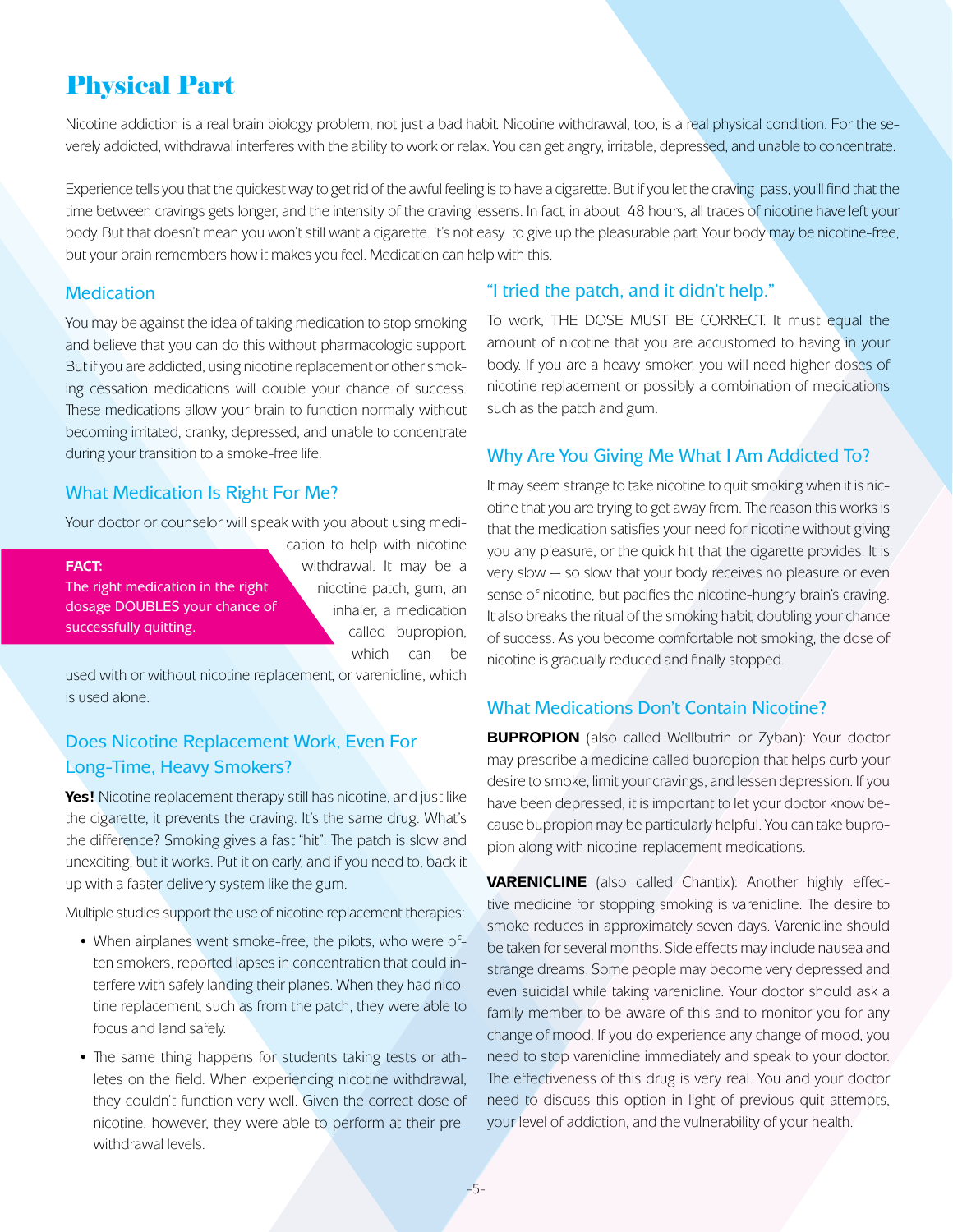### Behavioral Part

If you are highly addicted, quitting will be most successful if you combine medication with behavioral changes. Participating in a program with ongoing support is likely to be very helpful.

### Changing Habits

It is important to look at the reasons why you smoke to plan a lifetime change, not just while you are taking medication. Create a clear plan for limiting your stress and avoiding situations that upset you. Exercise regularly. Give yourself real rewards. Build relaxation into your day. Develop hobbies and new habits that will bring more pleasure into your life.

| IF YOU USE CIGARETTES TO HELP YOU | <b>TRY ONE OF THESE SUBSTITUTES</b>                                                                                                                                |
|-----------------------------------|--------------------------------------------------------------------------------------------------------------------------------------------------------------------|
| <b>Handle Stress</b>              | Squeeze a squishy ball.<br>Silently repeat any mantra, such as: "This will pass." or "Calm down,<br>this is no big deal."<br>Take a quiet walk.<br>Practice yoga.  |
| <b>Alleviate Boredom</b>          | Do a crossword puzzle.<br>Play a game on your phone.<br>Plan a vacation.<br>Have a project, such as organizing old photos or cleaning out a closet.                |
| <b>Avert Anger</b>                | Take deep breaths.<br>Write down a list of things that you're grateful for.<br>Buy a joke book or app and turn your attention to something funny.                  |
| <b>Counter Depression</b>         | Interact with nature by taking a walk, planting a windowsill garden, or<br>listening to recorded nature sounds.<br>Join a support group.<br>Talk with a therapist. |
| Socialize                         | Enjoy places that ban smoking, like restaurants, parks, concert halls, etc.<br>Make plans with family and friends who are nonsmokers.                              |

### Handling Triggers

Certain activities trigger a real urge to smoke. You can retrain yourself to respond to these triggers in new and different ways.

| <b>POSSIBLE TRIGGERS</b>                   | TRY ONE OF THESE SUBSTITUTES:                                                                                                                                          |
|--------------------------------------------|------------------------------------------------------------------------------------------------------------------------------------------------------------------------|
| Talking On The Phone                       | Doodle if you're on your landline.<br>If walking with your cell, step into a store or other place in which<br>smoking is not allowed.                                  |
| Having Your Morning Coffee                 | For a few days or weeks, substitute hot chocolate, orange juice, or any<br>other beverage for your coffee.                                                             |
| <b>Waiting For The Bus</b>                 | Play a game on your phone.<br>Walk quickly to the next stop.                                                                                                           |
| Having A Drink                             | Don't step outside for a smoke break.<br>Switch to fruit juices and tonic for a time.                                                                                  |
| Being With Friends<br>And Family Who Smoke | For a while, you may have to avoid certain people if they insist upon<br>smoking around you. Try challenging them to join you in not smoking.<br>Make a contest of it. |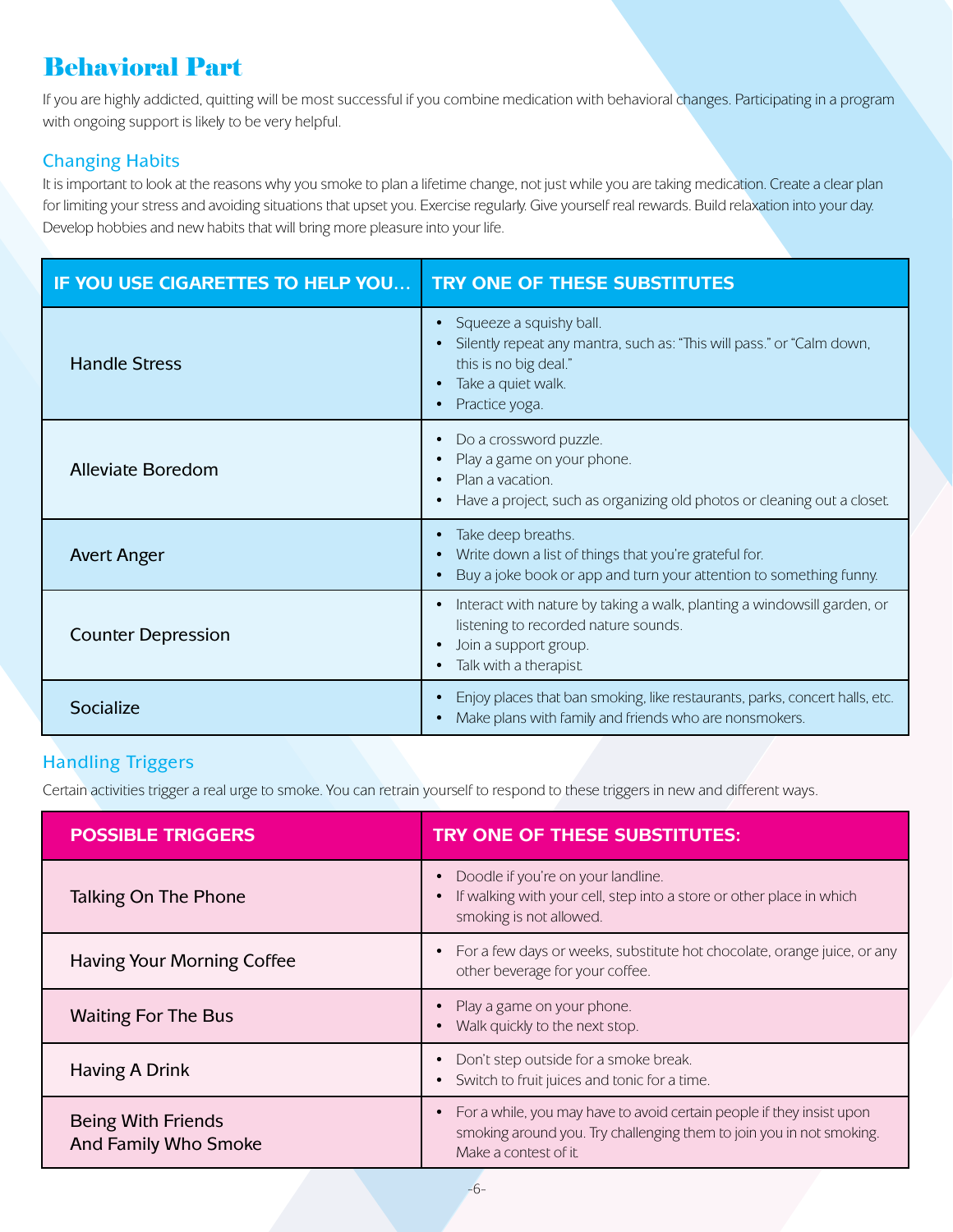### Final Thoughts

### Have An Immediate Plan For Countering Cravings

Even on medication you can still have cravings. They may be intense or subtle ("just one puff"). Put the thought out of your mind. Take a few deep breaths. Pop a mint in your mouth, take a sip of water, and turn to a distraction. The intense feeling goes away very quickly, whether you have a cigarette or not.

### Ask A Buddy to Help Who Understands the Importance of Quitting

Give him or her a call for some encouragement when you feel like you might falter.

### Pick A Quit Day And Have All Your Tools Ready To Go

Choose a busy, non-stressful day, have no cigarettes in the house, and throw out all of your ashtrays. Purchase healthy snacks and have them on hand to relieve the cravings and avoid weight gain. Keep very active and go to bed early. If the thought of a quit day is too stressful, do it gradually. Give yourself a few weeks to cut down. You might want to substitute a few cigarettes for nicotine gum or try the patch and see how long you can hold out.

### What If I Relapse? It's Okay, Just Keep On Trying

Cigarette addiction can be overcome, but it never goes completely away, even as your body becomes much healthier. If you do relapse, get back to your quit plan immediately. It is best to think of a relapse as a learning opportunity to learn from, rather than as a failure. Consider how you will handle the situation differently in the future. It is all part of becoming smoke free.



Material for this packet was provided by Mary O'Sullivan, MD, Assistant Professor, Department of Medicine, Pulmonary, Critical Care and Sleep Medicine at the Icahn School of Medicine at Mount Sinai. Dr. O'Sullivan is the Director of the Smoking Cessation Program at Mount Sinai St. Luke's and Mount Sinai West.